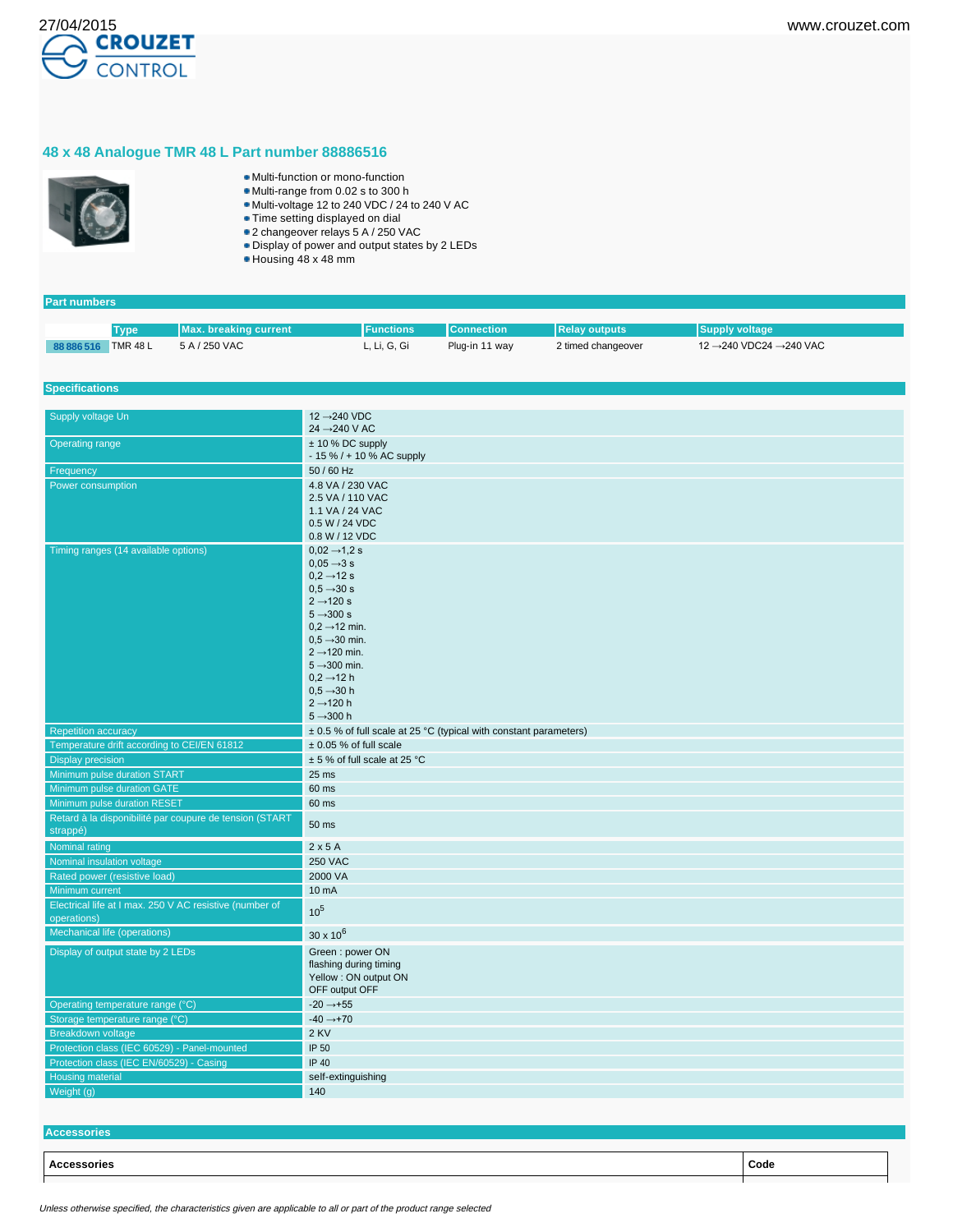27/04/2015 www.crouzet.com

| Capot de façade noir, gris, autre couleur : nous consulter |          |
|------------------------------------------------------------|----------|
| Spring clips (pack of 2)                                   | 79237739 |
| 8-pin connector base                                       | 25622130 |
| 11-pin connector base                                      | 25622080 |

**Dimensions (mm)**





**Dimensions (mm)**



**Curves Function L/Li - G/Gi**